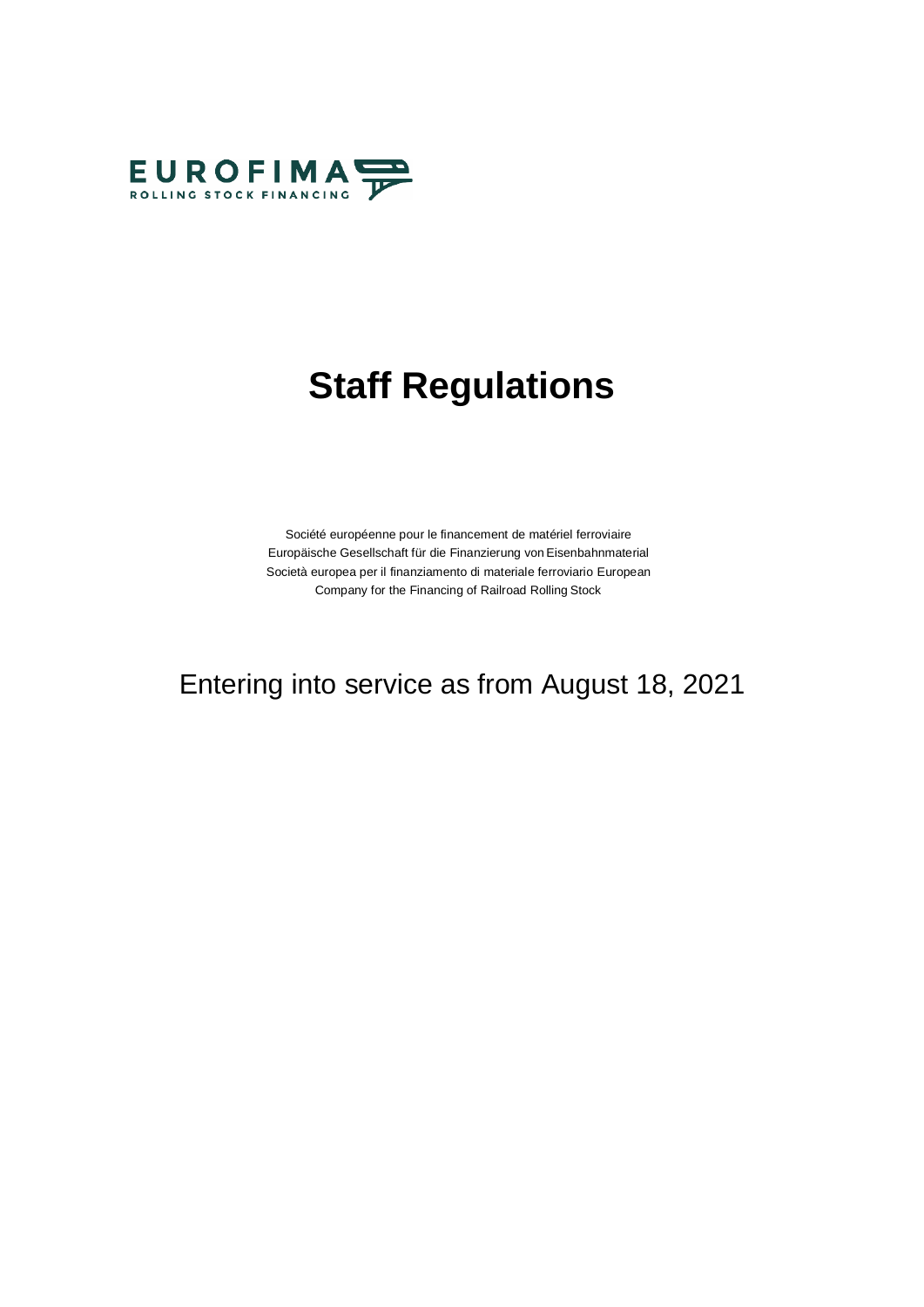| 1.    |  |  |  |  |  |
|-------|--|--|--|--|--|
| 1.1.  |  |  |  |  |  |
| 1.2.  |  |  |  |  |  |
| 1.3.  |  |  |  |  |  |
| 1.4.  |  |  |  |  |  |
| 1.5.  |  |  |  |  |  |
| 2.    |  |  |  |  |  |
| 2.1.  |  |  |  |  |  |
| 2.2.  |  |  |  |  |  |
| 2.3.  |  |  |  |  |  |
| 2.4.  |  |  |  |  |  |
| 2.5.  |  |  |  |  |  |
| 2.6.  |  |  |  |  |  |
| 2.7.  |  |  |  |  |  |
| 2.8.  |  |  |  |  |  |
| 2.9.  |  |  |  |  |  |
| 2.10. |  |  |  |  |  |
| 2.11. |  |  |  |  |  |
| 2.12. |  |  |  |  |  |
| 3.    |  |  |  |  |  |
| 3.1.  |  |  |  |  |  |
| 3.2.  |  |  |  |  |  |
| 3.3.  |  |  |  |  |  |
| 4.    |  |  |  |  |  |
| 4.1.  |  |  |  |  |  |
| 4.2.  |  |  |  |  |  |
| 4.3.  |  |  |  |  |  |
| 5.    |  |  |  |  |  |
| 5.1.  |  |  |  |  |  |
| 5.2.  |  |  |  |  |  |
| 5.3.  |  |  |  |  |  |
| 5.4.  |  |  |  |  |  |
| 5.5.  |  |  |  |  |  |
| 5.6.  |  |  |  |  |  |
| 6.    |  |  |  |  |  |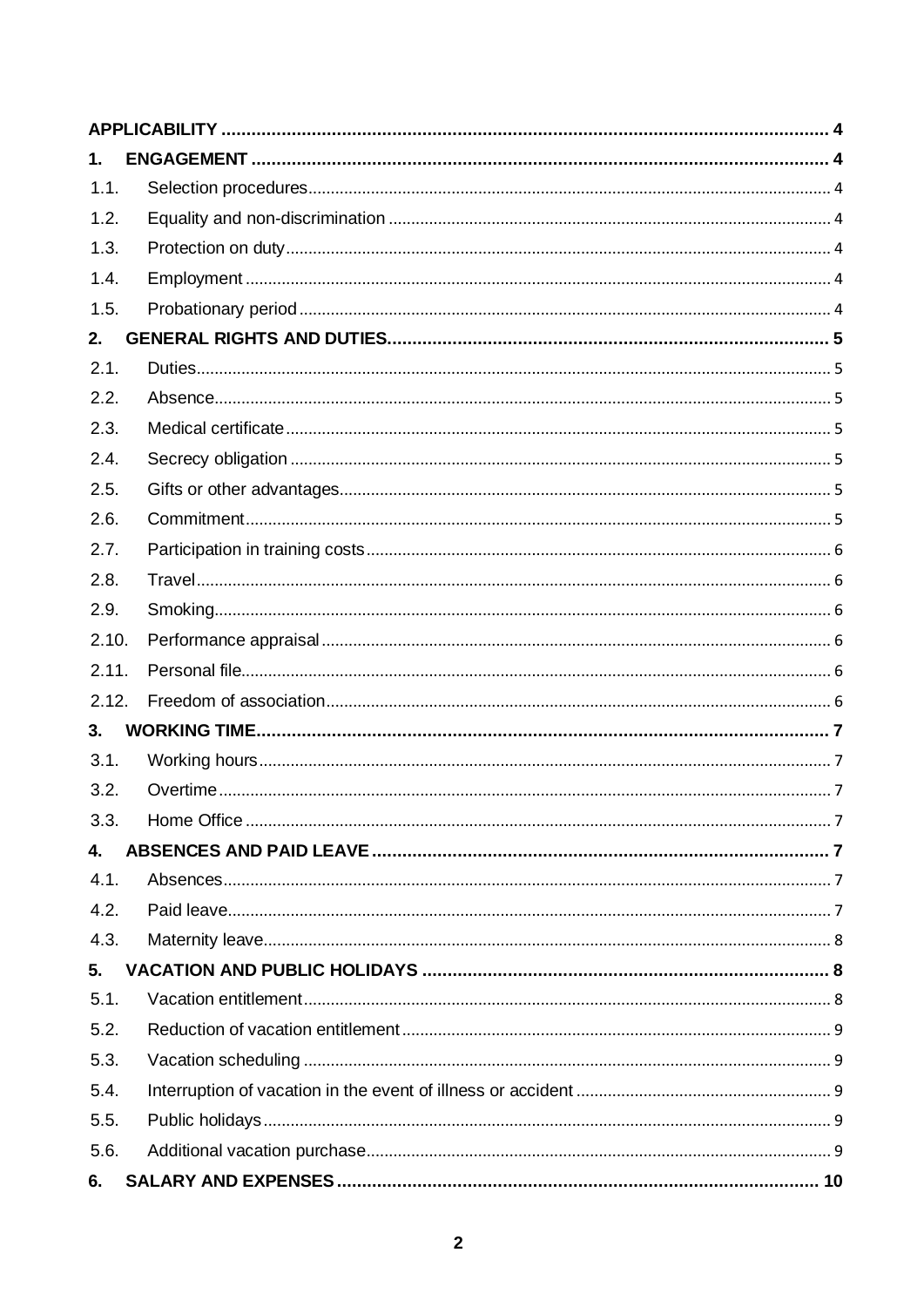| 6.1.  |                                                                                   |
|-------|-----------------------------------------------------------------------------------|
| 6.2.  |                                                                                   |
| 6.3.  |                                                                                   |
| 6.4.  |                                                                                   |
| 6.5.  |                                                                                   |
| 7.    |                                                                                   |
| 7.1.  |                                                                                   |
| 7.2.  |                                                                                   |
| 7.3.  |                                                                                   |
| 7.4.  |                                                                                   |
| 7.5.  |                                                                                   |
| 8.    |                                                                                   |
| 8.1.  | Old-age pension and survivor's / invalidity insurance / unemployment insurance 12 |
| 8.2.  |                                                                                   |
| 8.3.  |                                                                                   |
| 8.4.  |                                                                                   |
| 9.    |                                                                                   |
| 9.1.  |                                                                                   |
| 9.2.  |                                                                                   |
| 9.3.  | Termination of employment in connection with job performance and behavior  13     |
| 9.4.  |                                                                                   |
| 9.5.  |                                                                                   |
|       |                                                                                   |
| 10.1. |                                                                                   |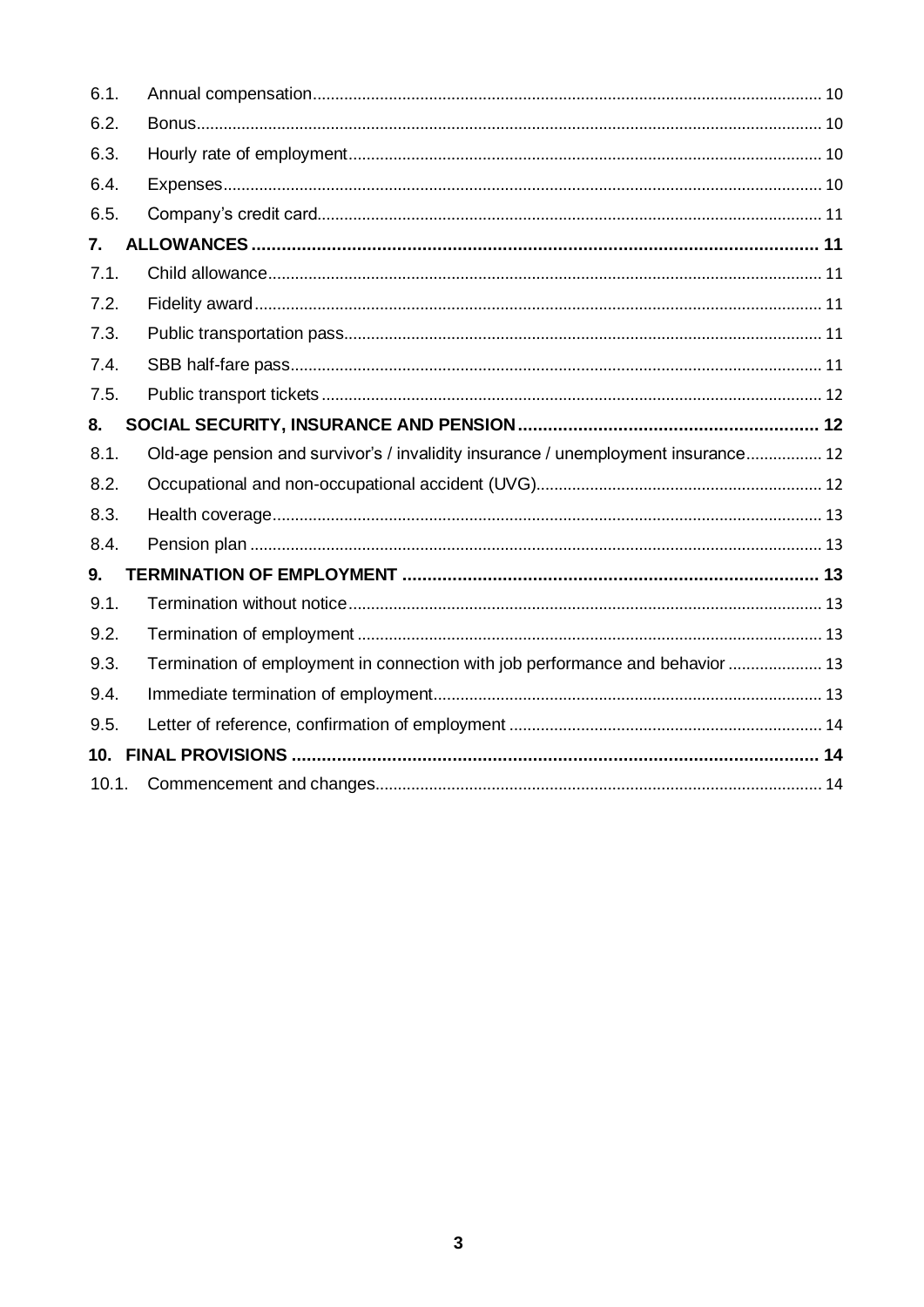# <span id="page-3-0"></span>**APPLICABILITY**

These staff regulations apply to all permanent employees (full and part time with an open-ended contract) of EUROFIMA and are part of the respective employment contracts.

Individual contract terms supersede these regulations.

The Swiss Code of Obligations (OR) and the Swiss Labor/Employment Law (ArG) apply in a subsidiary manner.

#### <span id="page-3-1"></span>**1. ENGAGEMENT**

#### <span id="page-3-2"></span>**1.1. Selection procedures**

Selection procedures are conducted in a transparent manner while ensuring the confidentiality of proceedings and the protection of personal data. They comply, in particular with the principles of non-discrimination and equal treatment.

EUROFIMA put emphasis on personal and professional qualifications and experience in its selection process and promotes a balanced distribution of nationalities, gender and age.

#### <span id="page-3-3"></span>**1.2. Equality and non-discrimination**

EUROFIMA promotes a balanced diversity and equal treatment among employees and seeks to ensure that everyone is treated with respect, has equal opportunities to make the most of their professional development and talents, and feels valued. It puts emphasis on preventing discrimination and intervenes if an employee is harassed in any way.

No employee shall be unjustifiably discriminated on the basis of inter alia sex, gender identity or intersex status, age, nationality, ethnic origin, country of origin, immigration status (as far as authorized by Swiss labour law), family status, religion, health, political activities/views or for any other comparable circumstances.

#### <span id="page-3-4"></span>**1.3. Protection on duty**

EUROFIMA protects its employees by creating a healthy and safe working environment, preventing work-related illness and accidents, maintaining a good working and functional ability of its employees.

EUROFIMA is committed to prevent and mitigate potential risks to protect the employee's health by complying with the provisions of the Swiss Labor Code, which regulates the protection of employees under public law (health, life). It aims to provide appropriate support to each employee if need be, i.e. adjustments regarding workload, content and hours for affected employees and return-to-work programmes.

# <span id="page-3-5"></span>**1.4. Employment**

A written employment contract between the employee and EUROFIMA shall be concluded, either for an indefinite period or a fixed-term period, when employment commences. A new employment contract may be concluded e.g. in connection with a promotion.

# <span id="page-3-6"></span>**1.5. Probationary period**

The first three months of employment are subject to a probationary period unless a shorter duration has been agreed. During this period the employment can be terminated within 7 days by written notification.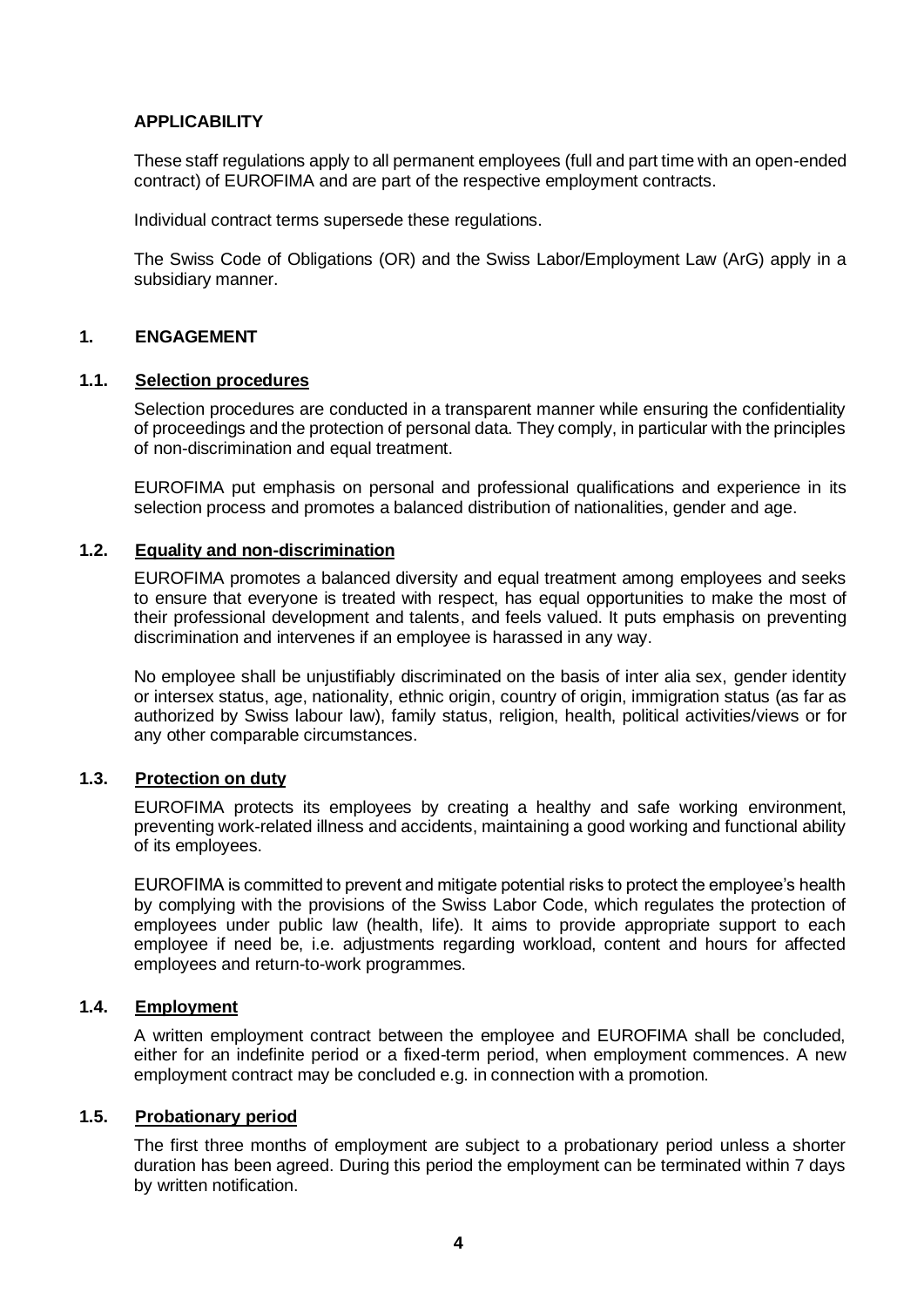In case of absence due to illness, accident or performance of a legal duty the probationary period will be extended accordingly.

# <span id="page-4-0"></span>**2. GENERAL RIGHTS AND DUTIES**

# <span id="page-4-1"></span>**2.1. Duties**

The employee acts in and promotes EUROFIMA's interests. He/she performs his/her duties properly, expediently and efficiently, consistent with the principles of integrity, impartiality, loyalty, accountability, discretion and respect. He/she is liable for all damages he/she may cause by intentionally neglecting his/her obligations.

All irregularities within the company or with a counterparty must be reported without delay to the Unit Head and/or the direct line manager and/or the Head of Human Resources in employment related matters. The employee is, alternatively or in parallel, also entitled to consult the internal auditor.

# <span id="page-4-2"></span>**2.2. Absence**

In the case of an absence from work (full or half day absence) each employee is required to notify his/her line manager and the Head of HR without delay indicating the reason for such absence (e.g. illness/accident, holidays etc.). The absence has to be indicated by the "out of office" function in the personal calendar.

#### <span id="page-4-3"></span>**2.3. Medical certificate**

If an absence due to accident or illness lasts longer than three working days, a medical certificate has to be provided to the HR department on the fourth day at the latest. In exceptional cases HR is authorized to ask for a medical certificate if the absence lasts less than three working days. Days of absences (as mentioned above) without a medical certificate will not be paid.

EUROFIMA may have a medical examination carried out at any time during the illness.

# <span id="page-4-4"></span>**2.4. Secrecy obligation**

The employee must keep secret all business transactions, data and information coming to his/her knowledge in the course of his/her duties. This obligation also continues after termination of the employment. Moreover, the employee is not allowed to use or copy any documentation, records, data or results of his/her work for other than business purposes. In case of termination of the employment, all records must be returned immediately.

#### <span id="page-4-5"></span>**2.5. Gifts or other advantages**

Employees are not allowed to accept gifts or invitations exceeding the value of CHF 100.00 (per event; except to events with a professional back-ground like congresses or seminars if its acceptance does not raise conflict of interest concerns). All invitations should be submitted for approval to the line manager.

# <span id="page-4-6"></span>**2.6. Commitment**

The employee devotes his/her working time exclusively to EUROFIMA and not to any other business or third party.

Without the explicit written consent of the Management Committee the employee must not engage in any other commercial activity.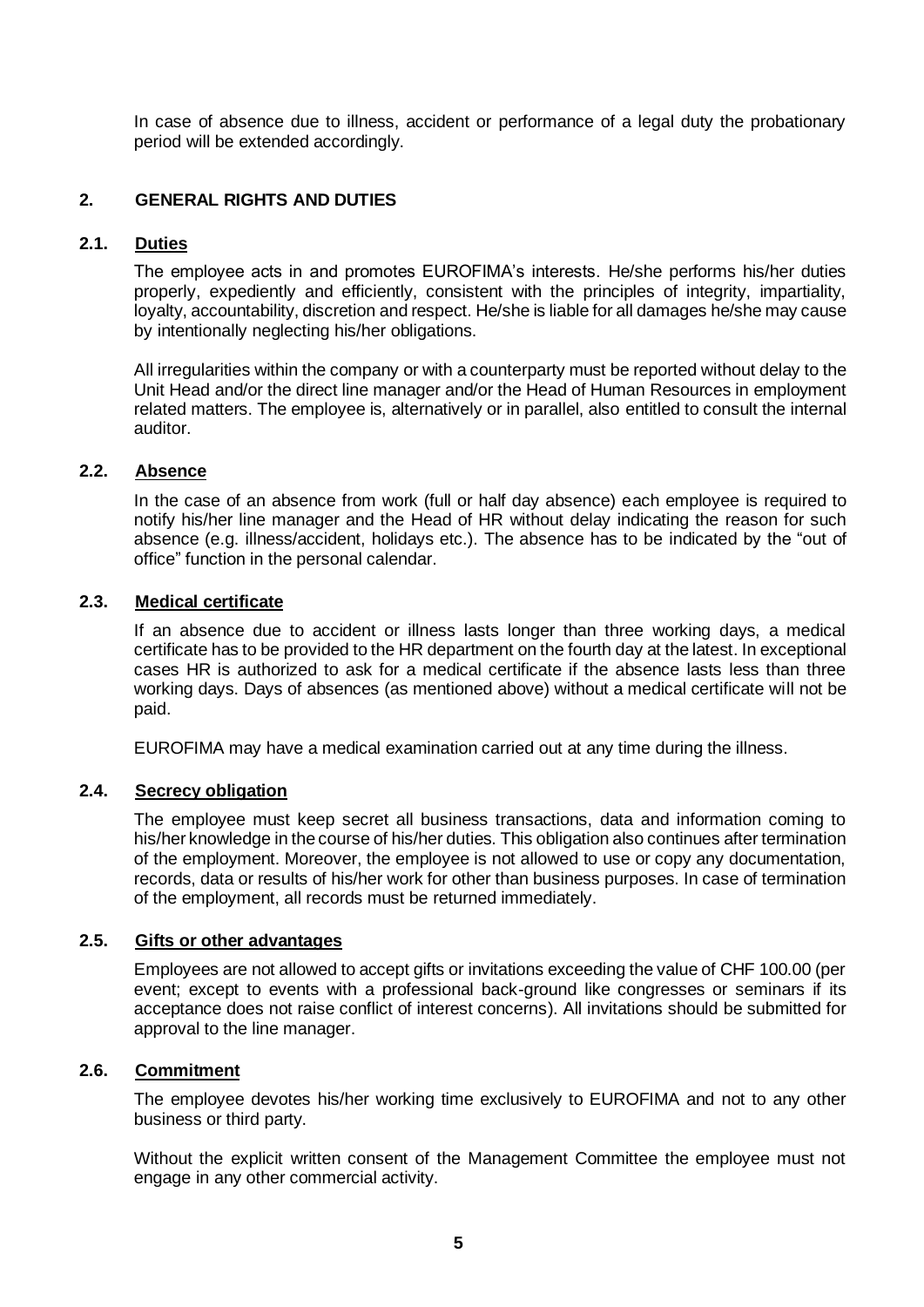#### <span id="page-5-0"></span>**2.7. Participation in training costs**

EUROFIMA views education as a life-long process that is facilitated with continuous training. The company is committed to encouraging further training and professional development of its personnel to help them advance in their roles and personal growth. The company therefore supports the training costs under the following conditions:

- 1. Application for financial support is to be made to the HR department before the course begins. The HR department submits the application to the Management Committee who decides on the participation in the costs, assessing each request separately.
- 2. Upon a positive decision the company will sign an "Agreement on reimbursement of training costs" with the employee.

EUROFIMA supports language training if it is work-related and if fluency in an additional language is required. Language courses will be financially supported if they are held at an official language school that offers the relevant exams. The application procedure is the same as mentioned above.

EUROFIMA encourages its employees to take part in job rotation possibilities across the company's units through cross-functional moves to support their career development. Interested employees discuss such moves with their Unit Heads, the MC and HR so that the necessary steps can be organised.

# <span id="page-5-1"></span>**2.8. Travel**

Business trips have to be approved by the line manager.

#### <span id="page-5-2"></span>**2.9. Smoking**

It is prohibited to smoke inside the office building.

#### <span id="page-5-3"></span>**2.10. Performance appraisal**

Employees are entitled to an annual job appraisal interview to set objectives and to review the achievement of objectives, the scope for further development and support measures. Such interviews shall be conducted by the respective line manager who shall record their results. The appraisal report shall be part of the employees' personal files.

# <span id="page-5-4"></span>**2.11. Personal file**

The HR department keeps a personal file for each employee protected against unauthorized disclosure or unauthorized access. The employee has the right to inspect his/her file any time even after leaving the company. Such administrative files will be retained for a maximum of 10 years after termination of the employment contract.

#### <span id="page-5-5"></span>**2.12. Freedom of association**

As governed by the Swiss Federal Constitution of 18 April 1999 (Article 28) employees have the right to join together in order to protect their interests, to form associations and to join or not to join such associations. Disputes must wherever possible be resolved through negotiation or mediation. The management of EUROFIMA will always intend to resolve conflicts via communication.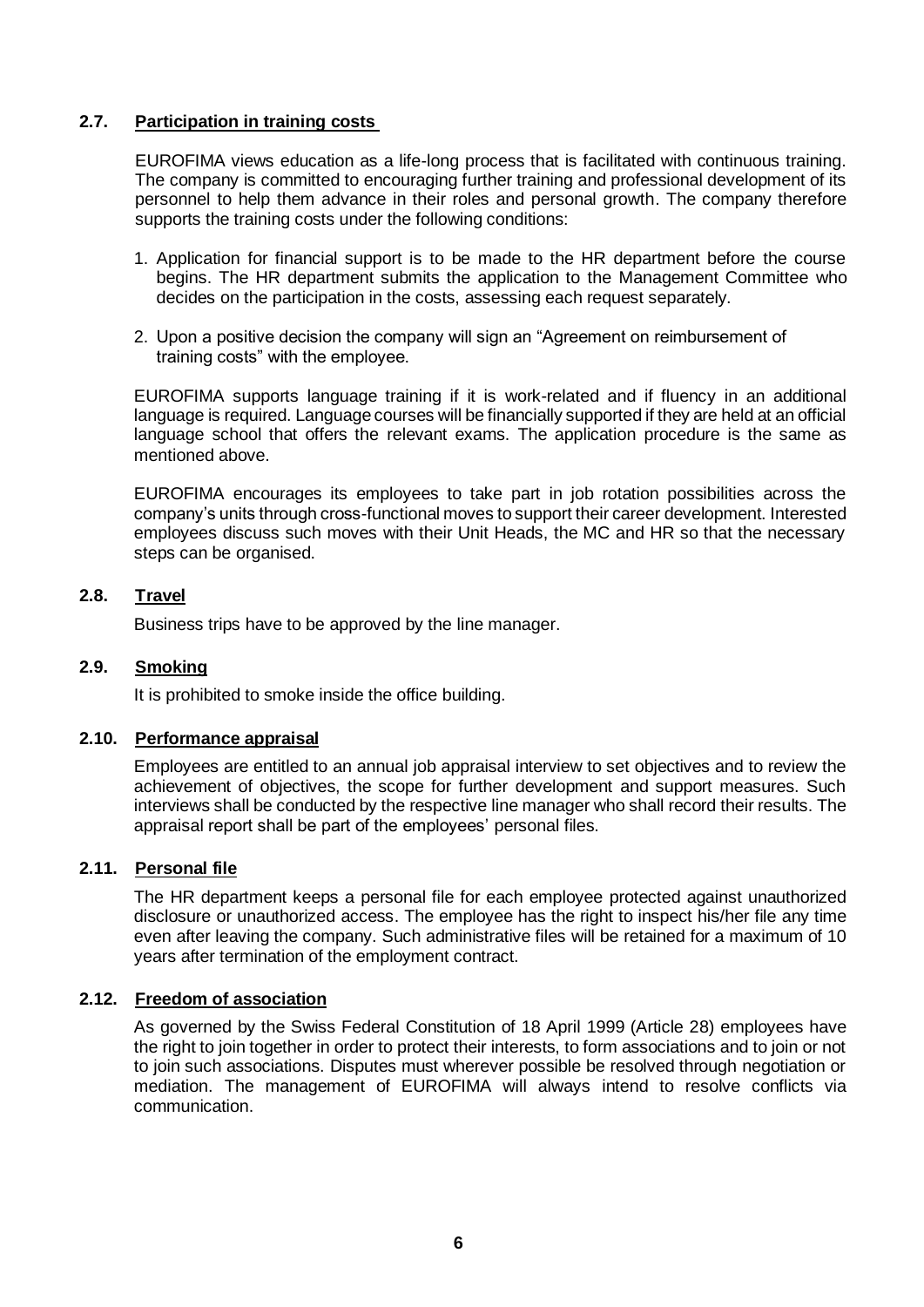### <span id="page-6-0"></span>**3. WORKING TIME**

#### <span id="page-6-1"></span>**3.1. Working hours**

Working hours are based on an 8-hour working day and a 5-day working week. Working hours may be differing or reduced in special circumstances such as occupational disability or agreed part-time working. The Management and the HR department reserve the right to interfere in case the rules set are neglected and/or the efficient functioning of the business is not guaranteed.

A lunch break of at least 30 minutes must be taken.

EUROFIMA understands and promotes an environment of good work-life balance. Thus, EUROFIMA encourages its employees to follow the 8-hour working day.

#### <span id="page-6-2"></span>**3.2. Overtime**

Overtime can only be reclaimed if ordered and signed by the Unit Head/line manager

Overtime has to be compensated within 6 months by free time of equal duration. As an exception, and if the overtime cannot be compensated by time off, EUROFIMA will reimburse the employee without any supplementary charge.

For the Management, Unit Heads and employees with a respective note in their employment agreements no claim for compensation of working days is feasible. This also applies for business trips, i.e. travel time and weekends cannot be compensated.

#### <span id="page-6-3"></span>**3.3. Home Office**

EUROFIMA promotes remote working opportunities and provides the required technical features. Working from home is subject to the individual agreement with the line manager. Such agreement needs to be reached at least one day beforehand. Each employee is responsible to indicate working from home by the "working from home (WFH)" function in his/her calendar.

#### <span id="page-6-4"></span>**4. ABSENCES AND PAID LEAVE**

The presence of staff within a unit is followed by the responsible Unit Head, who takes the necessary measures to guarantee it (especially in organizing the backups for each job described).

# <span id="page-6-5"></span>**4.1. Absences**

Absences from the office within the standard working hours as well as holidays have to be indicated by the "out of office" function in his/her calendar.

Short absences for personal reasons (e.g. public offices, doctors' and dentists' appointments) should - if possible - occur outside of the standard working hours. An absence during the standard working hours has to be indicated by the "out of office" function in the personal calendar as well.

#### <span id="page-6-6"></span>**4.2. Paid leave**

In addition, the following regulations apply to the circumstances listed below: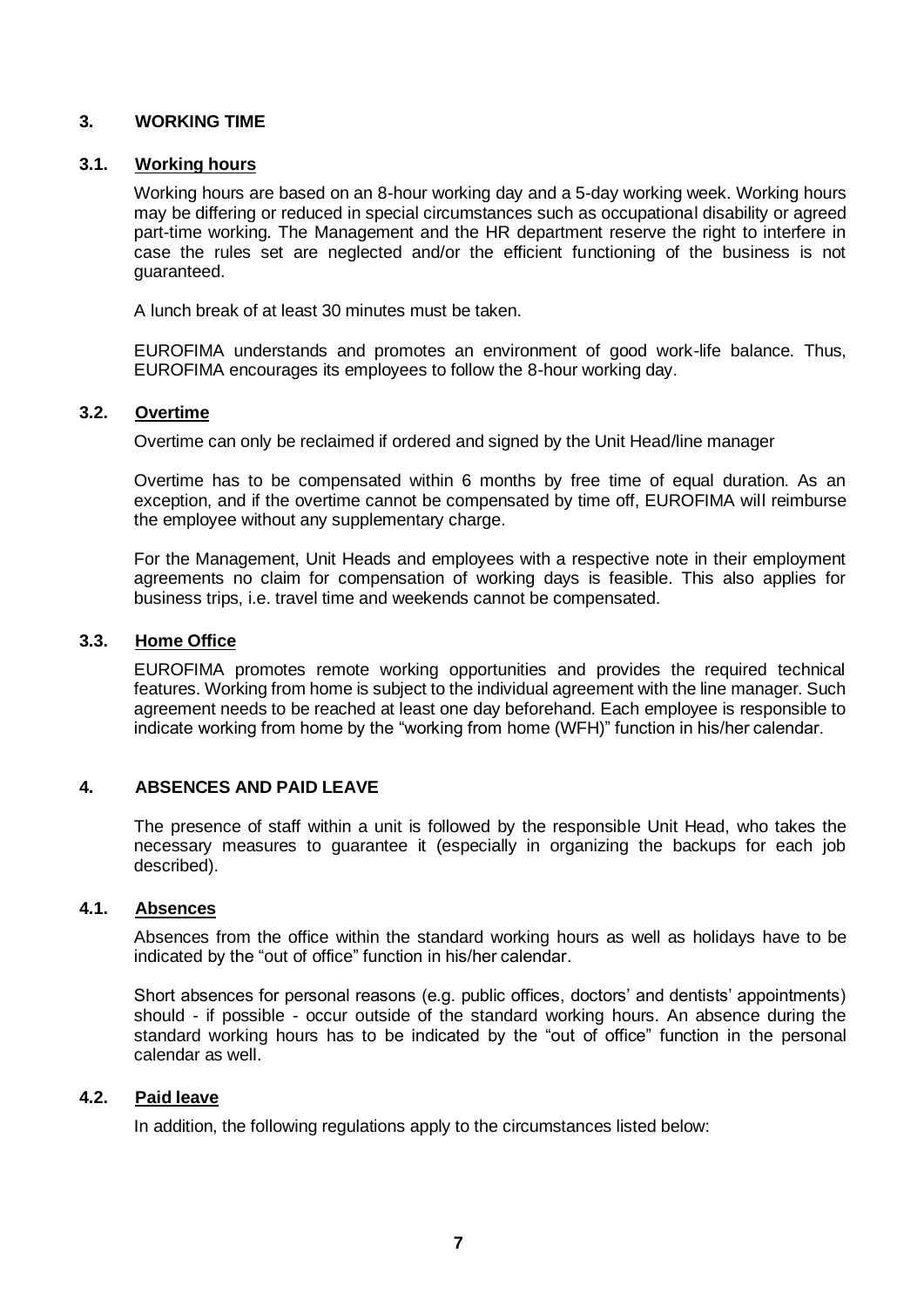|           | Own wedding                                                                                                                     | 3 days                           |
|-----------|---------------------------------------------------------------------------------------------------------------------------------|----------------------------------|
| $\bullet$ | Participation in weddings<br>(of one's children, father, mother or siblings)                                                    | 1 day                            |
| $\bullet$ | Paternity leave (this leave must be taken within 6<br>months of the child's birth, in one go or spread over<br>individual days) | 10 days                          |
| $\bullet$ | Death of spouse/partner, parents or children                                                                                    | maximum 3 days                   |
| $\bullet$ | Death of a relative or a close friend                                                                                           | 1 day                            |
| $\bullet$ | Change of domicile                                                                                                              | 1 day                            |
| $\bullet$ | Military/community service                                                                                                      | Period required                  |
| $\bullet$ | Family leave: In the event of sickness or accidents<br>(medical certificate required) affecting the:                            |                                  |
|           | employee's children<br>$\bullet$                                                                                                | max. 3 days per case             |
|           | employee's spouse, domestic partner or<br>other relative living in the employee's household                                     | max. 3 days per calendar<br>year |

# <span id="page-7-0"></span>**4.3. Maternity leave**

EUROFIMA applies the legal provisions of Switzerland. Absences due to complications during pregnancy are treated as normal sick leave. The legal maternity leave amounts to 14 weeks starting from the birth according to law.

EUROFIMA is committed to supporting young parents and will support part-time work and other individual agreements supporting childcare taking into account the possibilities regarding the performance of the respective job. If no agreement can be found and the employee intends to give up working after the child was born, the employment will end in mutual agreement on the day 14 weeks after birth.

# <span id="page-7-1"></span>**5. VACATION AND PUBLIC HOLIDAYS**

# <span id="page-7-2"></span>**5.1. Vacation entitlement**

#### **Management**

The Members of the Management are entitled to 30 working days of vacation per year.

All other employees are entitled to:

- 25 working days of vacation until and including the calendar year in which the employee celebrates the  $44<sup>th</sup>$  year of age;
- 28 working days of vacation from the calendar year in which the employee celebrates the 45<sup>th</sup> year of age;
- 30 working days of vacation from the calendar year in which the employee celebrates the 55th year of age.

If employment has not lasted a full year the claim for holidays will be pro-rated accordingly.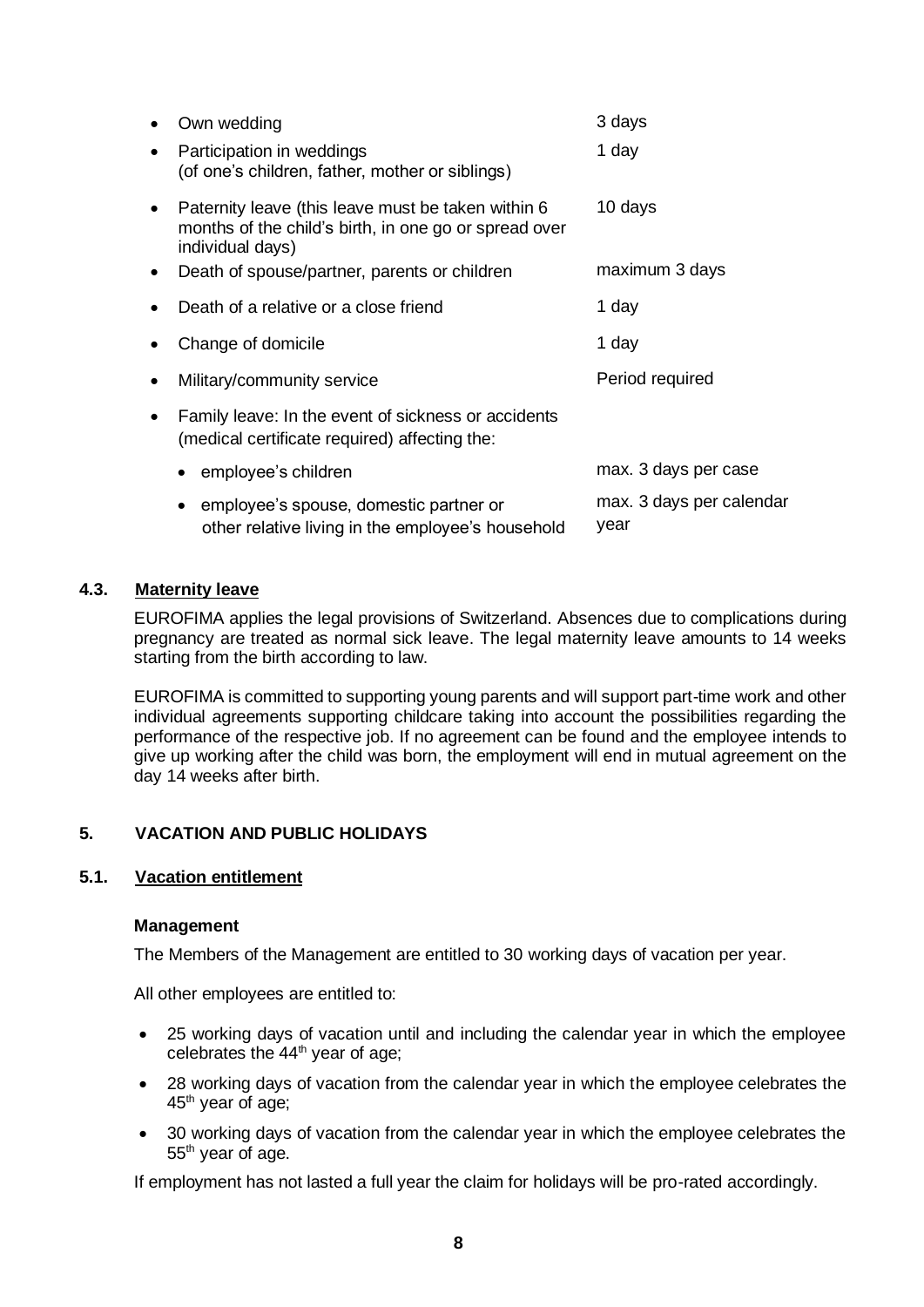#### <span id="page-8-0"></span>**5.2. Reduction of vacation entitlement**

The annual vacation entitlement remains unaltered for a cumulative total of 1 month of absence per calendar year due to illness or accident, mandatory Swiss military service, alternative service or civil defense service.

For absences of more than 1 month EUROFIMA reduces the annual vacation entitlement by 1/12 from the 2<sup>nd</sup> full month (incl. the 2<sup>nd</sup> month) of absence. In case of absence from work due to pregnancy, holidays can only be shortened from the  $3<sup>rd</sup>$  full month (incl. the  $3<sup>rd</sup>$  month) by 1/12 of the yearly entitlement of vacation.

#### <span id="page-8-1"></span>**5.3. Vacation scheduling**

Decisions on the scheduling of vacations rest with the company, though the company will make every effort to accommodate its employees' wishes. If possible, employees should take their vacation in blocks of entire weeks and not only in single days. Once a year at least 2 consecutive weeks of vacation must be taken.

Vacation should as a rule be taken in the calendar year in which it is accrued. Vacation entitlements of up to 5 days can be carried over to the following year. As an exception the Management can abandon this rule and insist that the whole vacation balance is taken in the current year.

Each Unit Head is responsible for the planning and absences in his/her unit. In this regard, he/she must ascertain that the efficient functioning of his/her unit will not be affected by absences due to vacations.

In urgent cases and when the workload requires, the Management Committee reserves the right to cancel vacations which have already been approved. In this case the company will cover the incurred costs.

If an employee joins or leaves the company in the course of a year, the vacation entitlement for that year will be based pro rata on the ratio of service to a full calendar year (annual entitlement in days: 12 x amount of months of employment). Untaken paid vacation which may still exist upon the termination of a working contract will be repaid to the employee on the basis of the following formula: Last annual base salary: 260 days x number of days of untaken vacation.

#### <span id="page-8-2"></span>**5.4. Interruption of vacation in the event of illness or accident**

If an employee becomes ill or is injured during vacation a medical certificate must be submitted to the HR department specifying the dates on which the applicant was unfit for work.

# <span id="page-8-3"></span>**5.5. Public holidays**

At the end of each year a list of public holidays of the Kanton Basel-Stadt for the following year shall be made available to all employees.

#### <span id="page-8-4"></span>**5.6. Additional vacation purchase**

Every employee has the possibility to purchase additional vacation per year if the absence is compatible with the workload. A written application must be initiated by the employee's Unit Head and forwarded to the responsible Management Committee member for approval.

The application for vacation purchase can be made **once a year for a maximum of 10 days**  additional leave (taken as a whole or as individual days).

The purchase cost for the purchased vacation is based on the following formula: **Salary**: Current annual base salary : 260 x number of days to be purchased. **Bonus**: Current target bonus X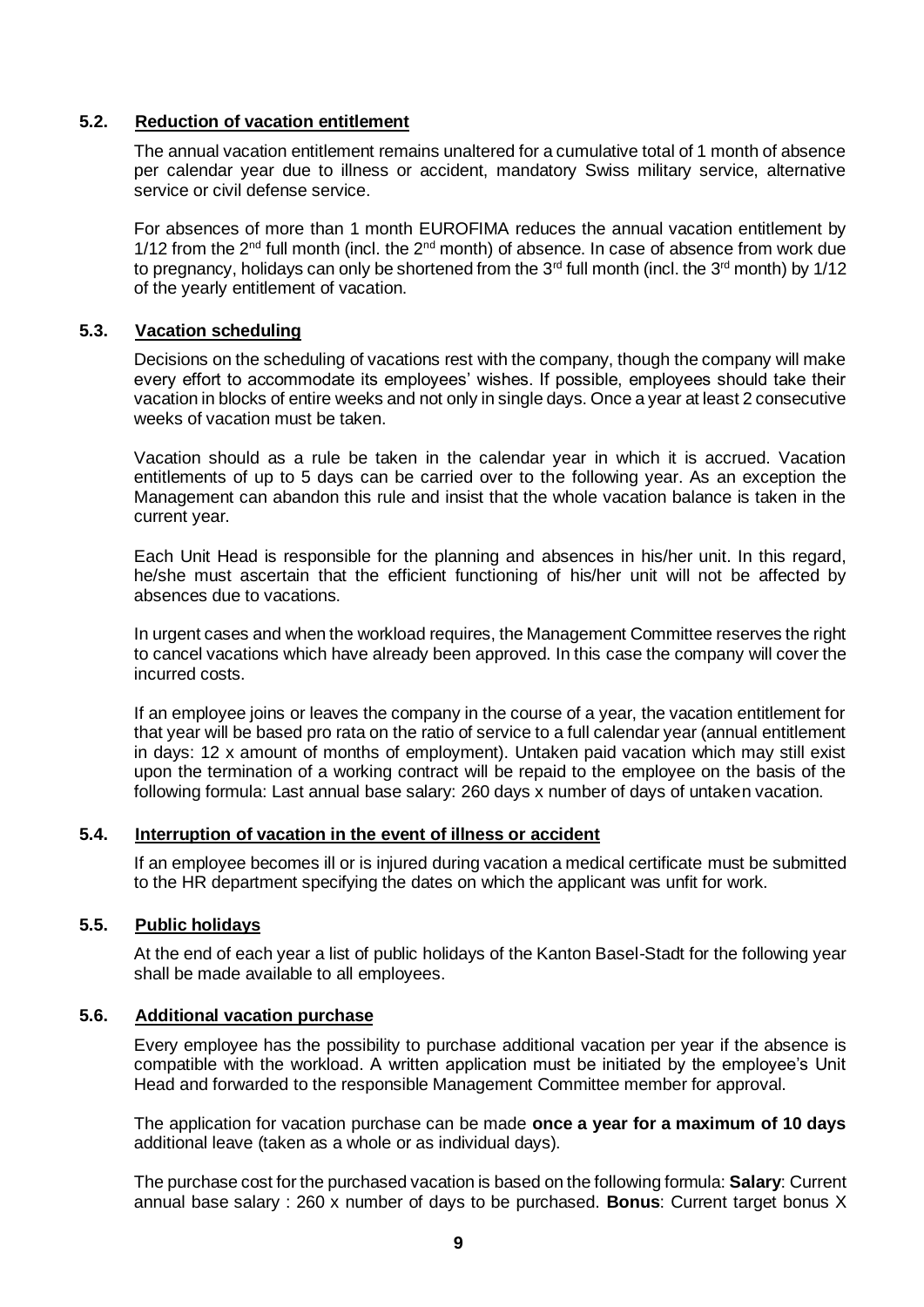260 x number of days to be purchased. All insurance benefits remain unaffected by purchased leave.

The reduction of vacation in case of inability to work as mentioned under point 5.2. cannot be applied to the purchased vacation days.

Unused purchased vacation can be carried over to the following year according to the guidelines under point 5.3.

Should an employee wish to take more leave a corresponding reduction in workload should be considered for a specific or indefinite period of time.

# <span id="page-9-0"></span>**6. SALARY AND EXPENSES**

#### <span id="page-9-1"></span>**6.1. Annual compensation**

Compensation shall consist of annual base salary, allowances and other benefits. The salary levels set upon employment and promotion reflect the work profile, qualifications, individual competence and the results that EUROFIMA expects the employees to achieve. Each employee's salary shall be reviewed once a year.

Employees are entitled to an annual salary to be paid in 13 instalments as follows:

- 12 basic monthly salary instalments: the basic monthly salary to be paid 12 times per calendar year.
- $\bullet$  13<sup>th</sup> salary: A 13<sup>th</sup> salary payment equal to one month's basic salary shall be made for a full year's service. In the year of joining and leaving, this will be adjusted to 1/12 per months of employment. Settlement shall be made in December of the current year.
- Salary payments shall be transferred to a bank in Switzerland or postal giro account in Switzerland.

# <span id="page-9-2"></span>**6.2. Bonus**

Following the approval of the annual financial statements by the General Assembly, EUROFIMA may pay a discretionary bonus. The size of a bonus, if any, shall be based on the performance of EUROFIMA and on the employee's personal performance and behavior as laid down in the annual objectives. Employees have no entitlement to a bonus, even if such bonus was paid in previous years. The decision regarding payment of any bonus to individual employees and the amount of the bonus is at the entire discretion of EUROFIMA.

If an employment contract has been terminated or a termination agreement has been signed and the termination of employment is not based on major grounds, the bonus, if any, will only be paid on a pro rata temporis basis. In this case, the bonus, if any, shall be based on the general course of business of EUROFIMA, the employee's personal performance and the employee's behavior as of the date of termination of employment.

#### <span id="page-9-3"></span>**6.3. Hourly rate of employment**

Compensation for holidays, public holidays and the 13<sup>th</sup> month's salary are already included in the hourly rate.

#### <span id="page-9-4"></span>**6.4. Expenses**

Professional expenses will be reimbursed according to the expense regulations in force.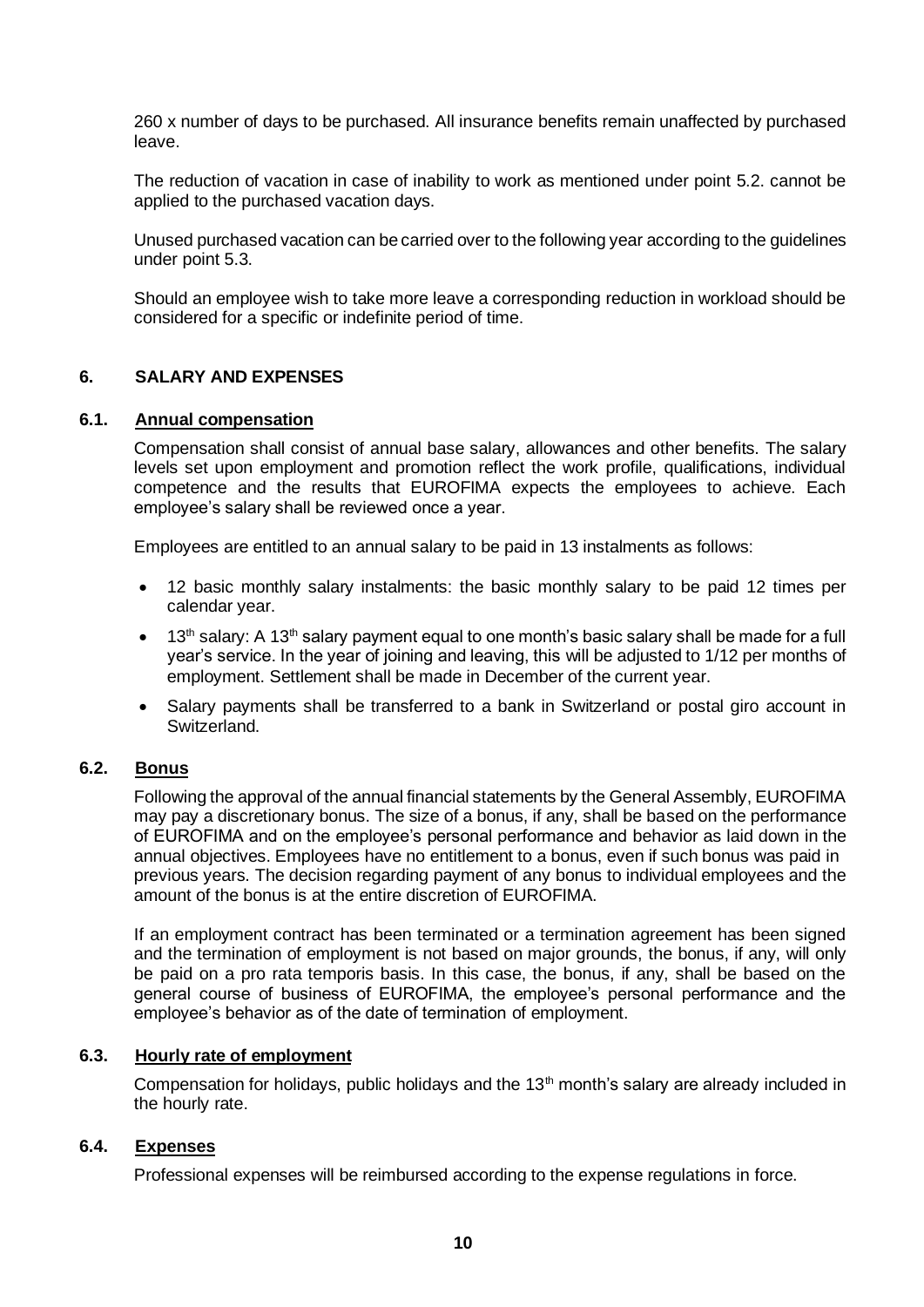#### <span id="page-10-0"></span>**6.5. Company's credit card**

In order to facilitate the modalities of payment during business trips (for hotel, restaurant or other bills), employees may receive a company credit card issued under the name of EUROFIMA. The annual fee will be settled by EUROFIMA. The card may only be used for paying services which are to be charged to EUROFIMA. It is not allowed to draw cash herewith.

#### <span id="page-10-1"></span>**7. ALLOWANCES**

#### <span id="page-10-2"></span>**7.1. Child allowance**

Employees shall be entitled to a child allowance for every child until completion of the 18<sup>th</sup> year of age.

If there is evidence that a child is still being educated children's allowance will be paid until the end of this training/schooling but no longer until completion of the  $25<sup>th</sup>$  year of age.

If the employee works part-time, these allowances shall be adjusted proportionately.

The child allowance amounts to CHF 350.00 per child/month.

In case a child allowance is paid to another family member and does not reach the amount of CHF 350.00 per child/month, EUROFIMA agrees to bear the difference up to the maximum amount of CHF 350.00.

# <span id="page-10-3"></span>**7.2. Fidelity award**

A fidelity award will be paid every three years of service in the amount of 1/12 of the annual salary.

As annual salary is considered the annual base salary of the year in which the allowance for years of service is paid.

If the employee or EUROFIMA has terminated the employment contract in the year the fidelity award is due, the fidelity award shall only be paid if the anniversary date occurs before the termination of the employment contract or during the notice period. Anniversaries that fall on a date after the employee has left the company will not be remunerated, not even pro rata temporis.

# <span id="page-10-4"></span>**7.3. Public transportation pass**

EUROFIMA reimburses the actual expenses for an annual tram pass ("Umweltabonnement") against presentation of proof of purchase.

Employees having an annual tram pass do not qualify to get a free parking space.

For holders of a private train pass for unlimited train travel within Switzerland ("Generalabonnement"), the price of the annual tram pass ("Umweltabonnement") will be reimbursed upon presentation of a photocopy of the "Generalabonnement".

# <span id="page-10-5"></span>**7.4. SBB half-fare pass**

The actual cost of a 1-year SBB-half-fare-pass will be reimbursed against proof of purchase (photocopy of the employee's half-fare pass).

For holders of a private train pass for unlimited train travel within Switzerland ("Generalabonnement"), the price of the SBB-half-fare pass will be reimbursed upon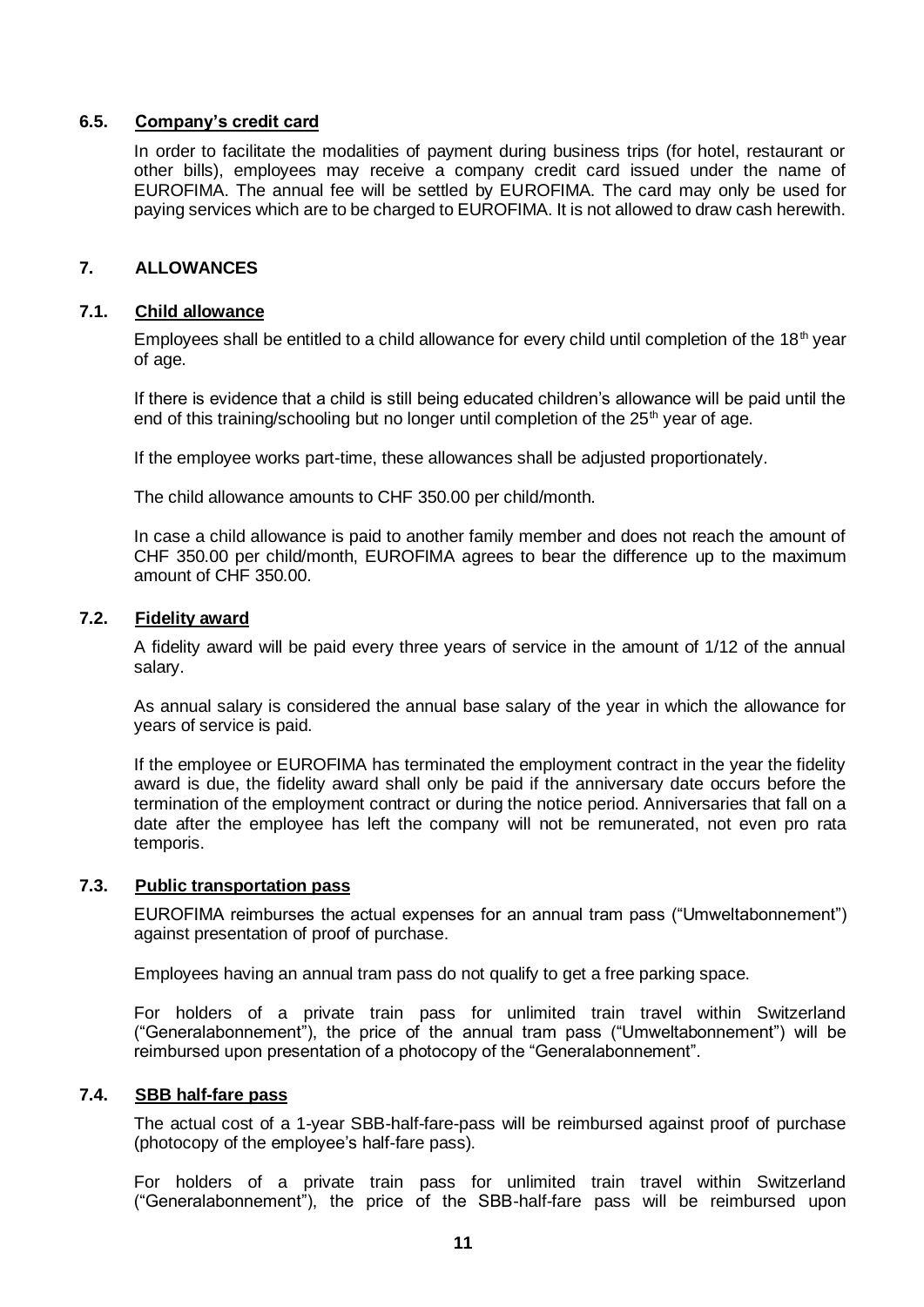presentation of a photocopy of the "Generalabonnement".

# <span id="page-11-0"></span>**7.5. Public transport tickets**

The maximum amount reimbursable for public transport tickets will be determined every year and communicated respectively.

The validated tickets must be accumulated during the year and presented for payment each December. Each employee confirms with his/her signature that the public transport tickets were used for his/her own personal travel or for that of his/her immediate family.

For holders of a private train pass for unlimited train travel within Switzerland ("Generalabonnement"), the amount specified will be reimbursed upon presentation of a copy of the "Generalabonnement".

All reimbursements for public transport within Switzerland and abroad shall be mentioned in the wage statements as part of the taxable income.

**For the transportation benefits under points 7.3-7.5 the following applies: Any part- time employee or any full-time employee reducing his/her working time to less than 100% receives only partial benefits in proportion to the time he/she works.**

# <span id="page-11-1"></span>**8. SOCIAL SECURITY, INSURANCE AND PENSION**

#### <span id="page-11-2"></span>**8.1. Old-age pension and survivor's / invalidity insurance / unemployment insurance**

Employees must pay old-age pension and survivors'/invalidity insurance (AHV/IV) and unemployment insurance (ALV) contributions in accordance with statutory requirements on their 12 monthly salary payments, on the 13th salary instalment, bonus and on any extra payments.

EUROFIMA shall pay at least the same old-age pension and survivors'/invalidity insurance and unemployment insurance contribution as the employee.

# <span id="page-11-3"></span>**8.2. Occupational and non-occupational accident (UVG)**

EUROFIMA carries the following compulsory insurance coverage for its employees against all effects of occupational and non-occupational accident according to the federal law of March 20, 1981 (UVG).

Part-time employees are not insured in case of accidents outside of working hours unless they work at least 8 hours a week.

Costs are fully paid by the employer (maximum insured amount per person/year CHF 148'200).

Supplementary benefits in addition to the compulsory coverage:

- a) Additional insurance to supplement mandatory accident insurance ("Zusatzversicherung zur Unfallversicherung"):
	- Coverage: Maximum insured amount per person/year: CHF 300'000.
		- In case of absence due to an accident EUROFIMA pays 100% of the base salary for 90 days. Thereafter, from day 91 on, 80% of the base salary is paid.
			- Full coverage in case of ambulatory treatment or hospitalisation in the private ward.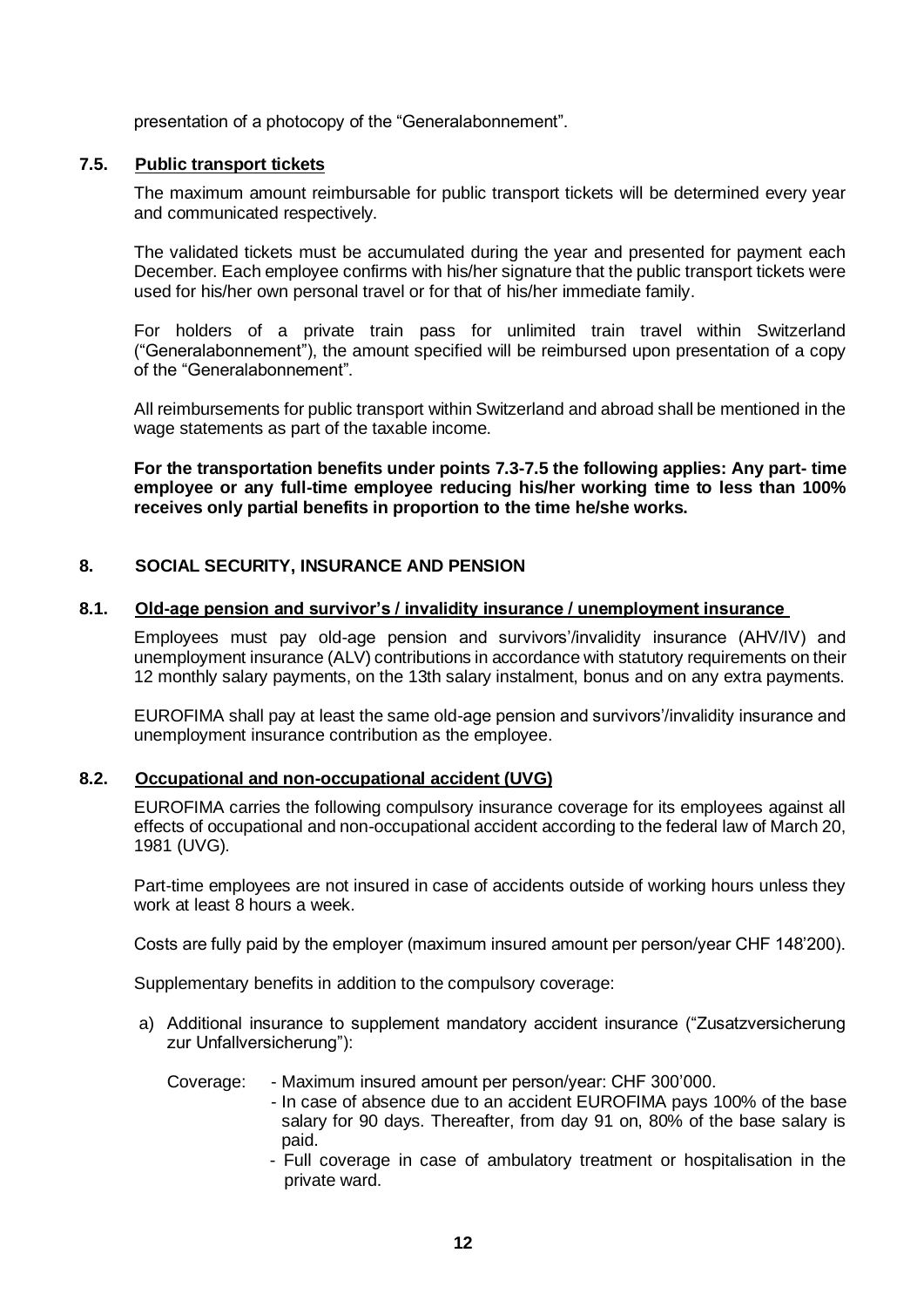Costs: - Costs are fully paid by the employer.

- b) Additional collective insurance applicable to daily allowance in case of illness ("Kollektiv-Taggeldversicherung").
	- Coverage: Maximum insured amount per person/year: CHF 300'000.
		- In case of absence due to illness EUROFIMA pays 100% of the base salary for 90 days. Thereafter, from day 91 on, 80% of the base salary is paid; period of indemnification 730 days in total per case.
	- Costs: Costs are fully paid by the employer.

Effects of disability or death up to an annual base salary of CHF 148'200 are covered under the UVG policy. Salaries exceeding CHF 148'200 are covered by EUROFIMA's pension scheme.

#### <span id="page-12-0"></span>**8.3. Health coverage**

According to the Federal law on health insurance, each employee must subscribe at his/her own cost through a private health insurance against treatment expenses, medication and hospital expenses in case of illness (basic insurance according to the "Krankenversicherungsgesetz").

# <span id="page-12-1"></span>**8.4. Pension plan**

EUROFIMA's pension plan covers the mandatory benefits in retirement, disability and death. The regulations of the respective "Foundation" are valid.

### <span id="page-12-2"></span>**9. TERMINATION OF EMPLOYMENT**

# <span id="page-12-3"></span>**9.1. Termination without notice**

Employment concluded for a fixed-term period is terminated without giving notice at the end of the fixed period set out in the employment contract or on completion of the agreed work.

Employment shall cease on the date of retirement on grounds of old age or invalidity and does not require a precedent termination of the employment contract.

# <span id="page-12-4"></span>**9.2. Termination of employment**

Upon expiry of the probationary period the employment can be terminated by written notice at the end of each month. The respective notice periods are determined in the employment contract.

# <span id="page-12-5"></span>**9.3. Termination of employment in connection with job performance and behavior**

If the employee doesn't perform and behave according to the employer's standards due to serious breach or negligence of duties having an essential impact on the employment relationship, reasons will be discussed with the respective employee, the Unit Head and HR department. The employee will be put under performance review for 3 to 6 months. If no improvement is shown within this period, the contract will be terminated. Terminations of employment based on major grounds are not included herein.

#### <span id="page-12-6"></span>**9.4. Immediate termination of employment**

Either party may terminate the employment without notice at any time in accordance with Article 337 of the Swiss Federal Law of Obligations when there is good cause making continued employment unreasonable for either party.